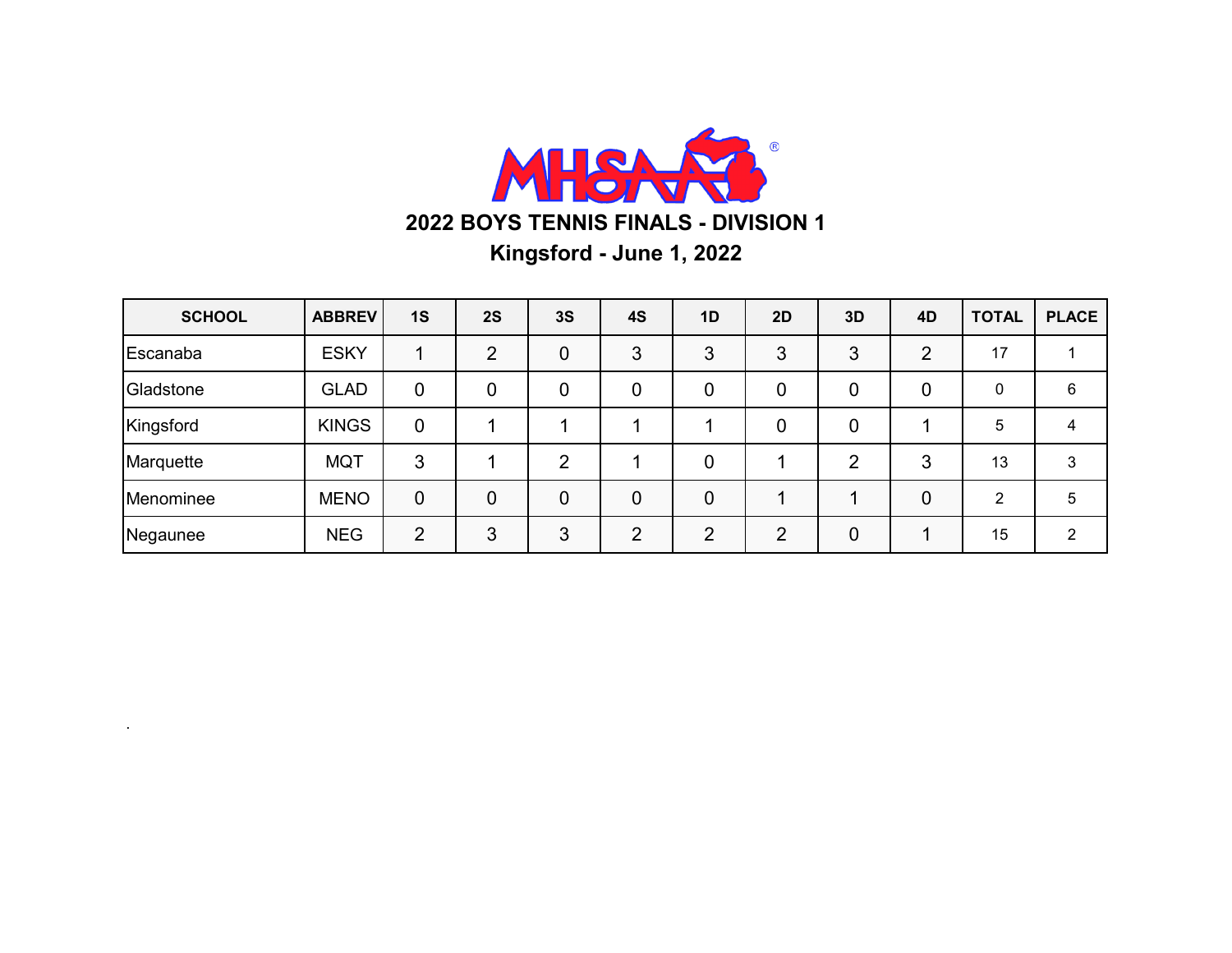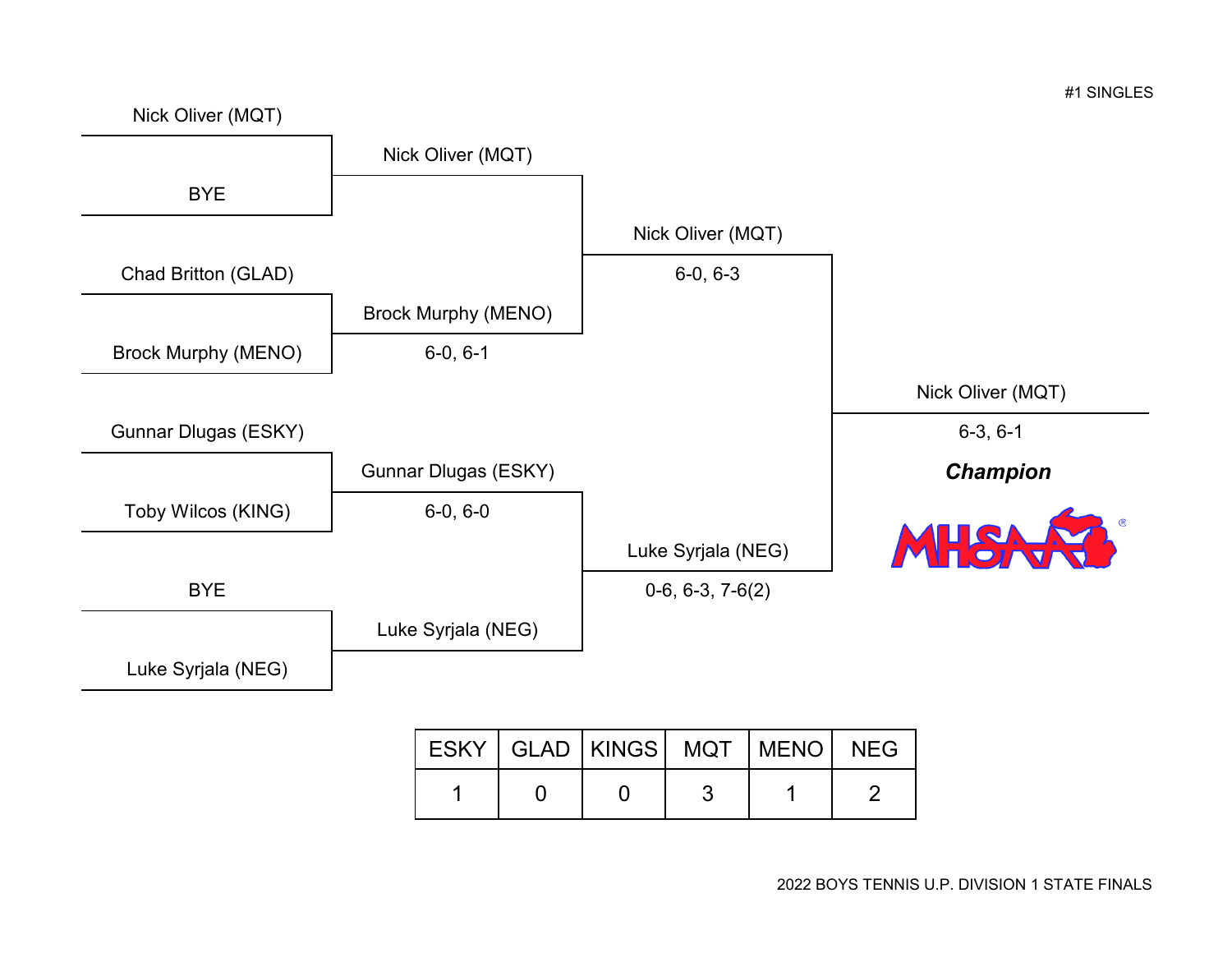

2 0 1 1 1 0 3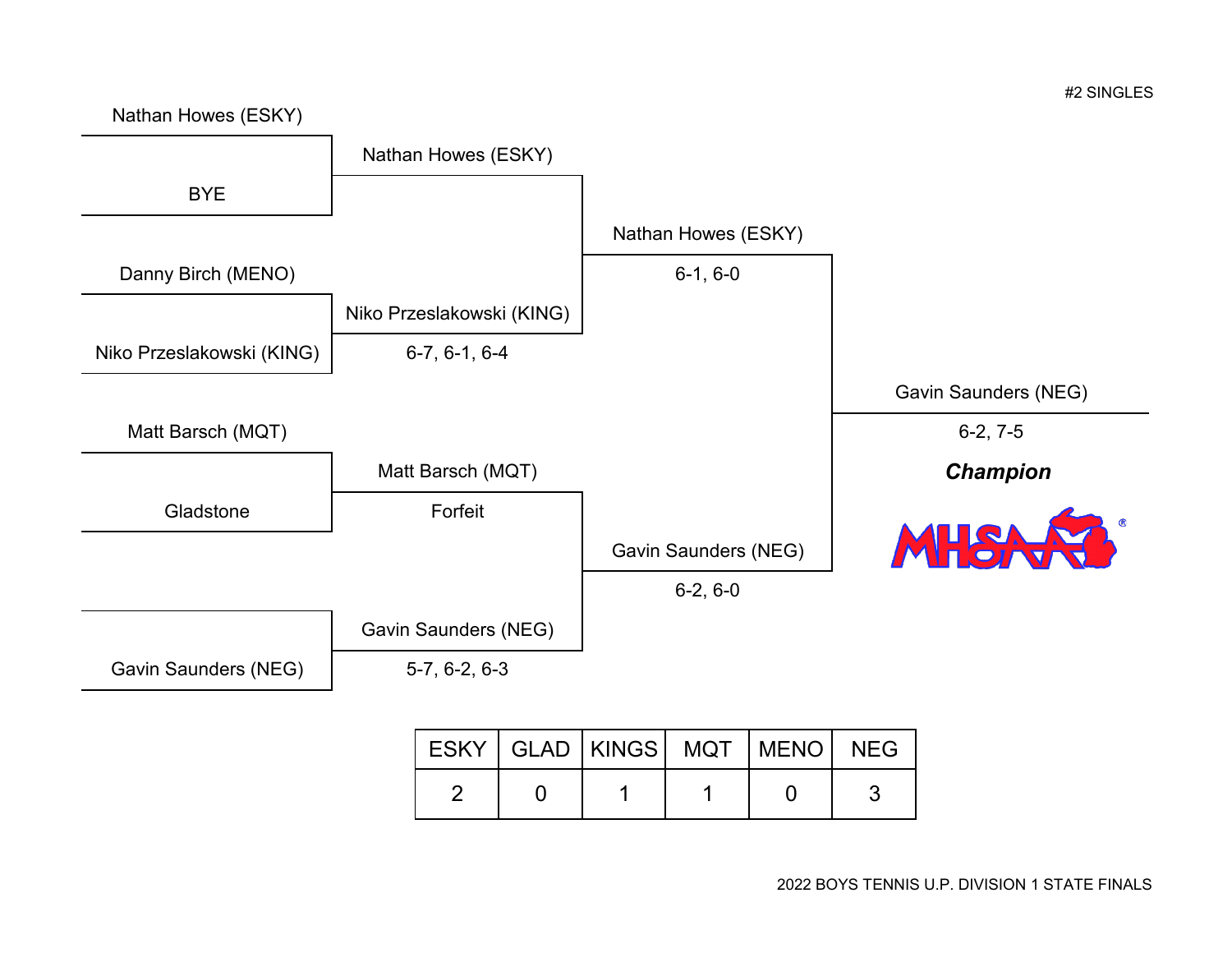

|  | ESKY   GLAD   KINGS   MQT   MENO   NEG |  |  |
|--|----------------------------------------|--|--|
|  |                                        |  |  |

#3 SINGLES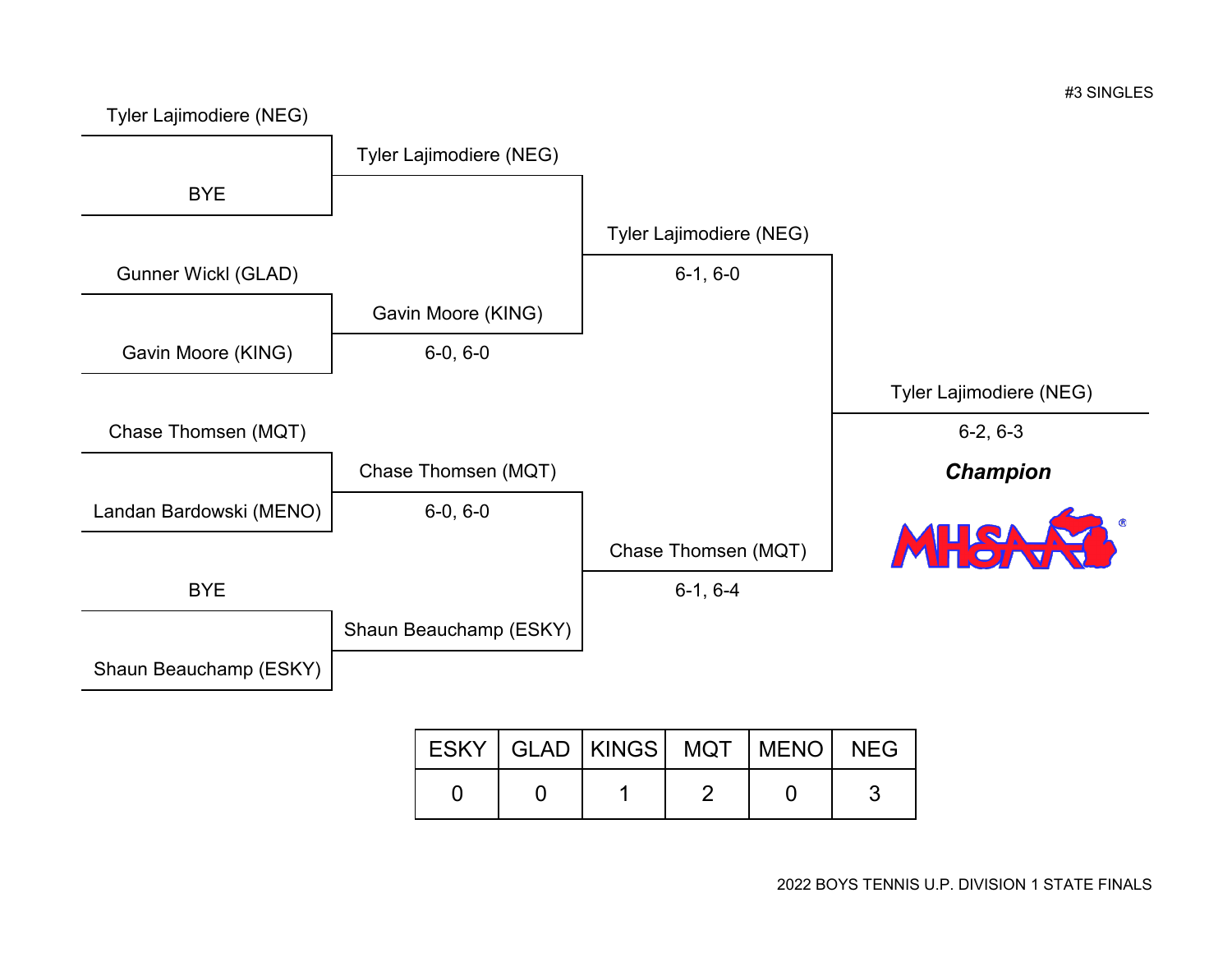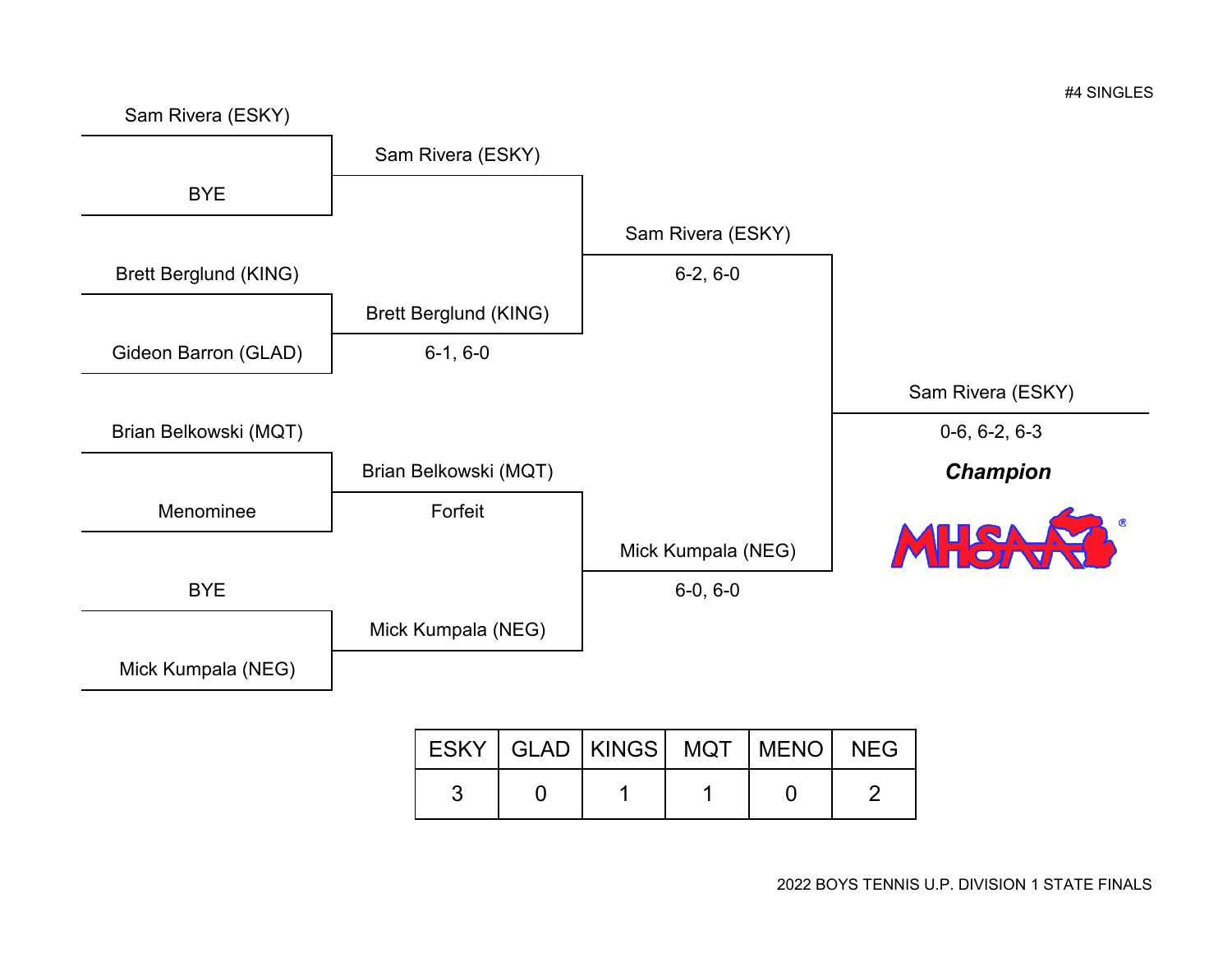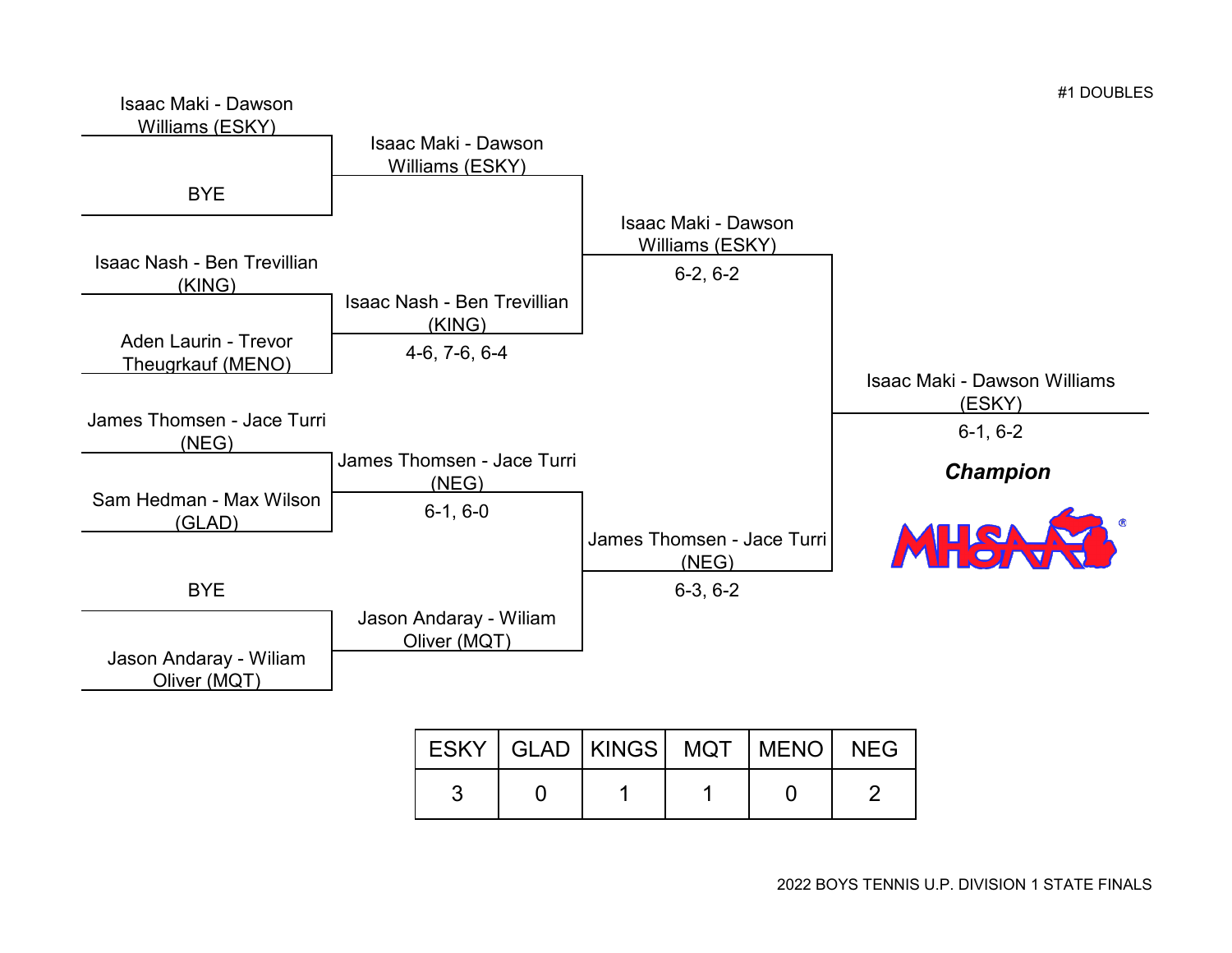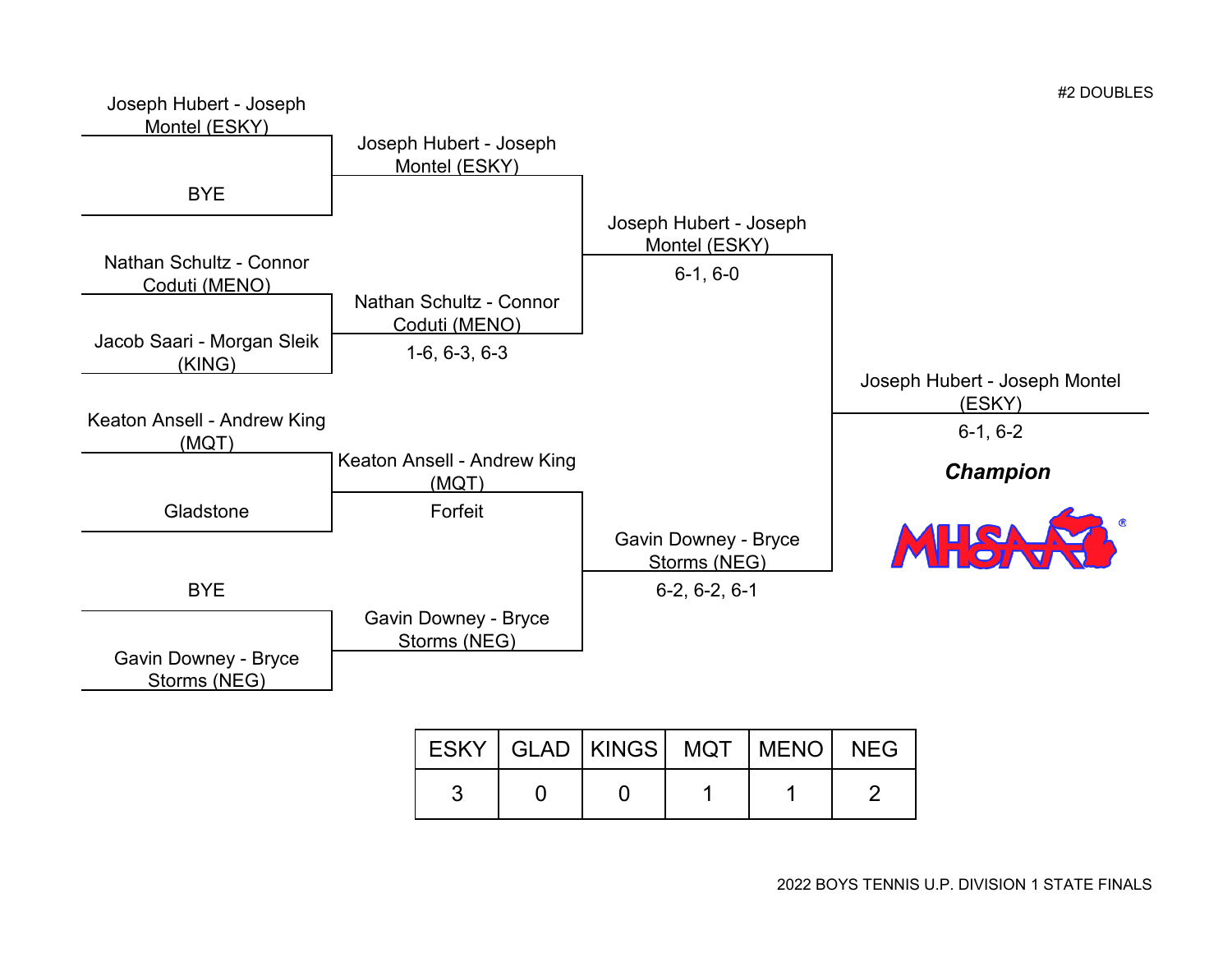